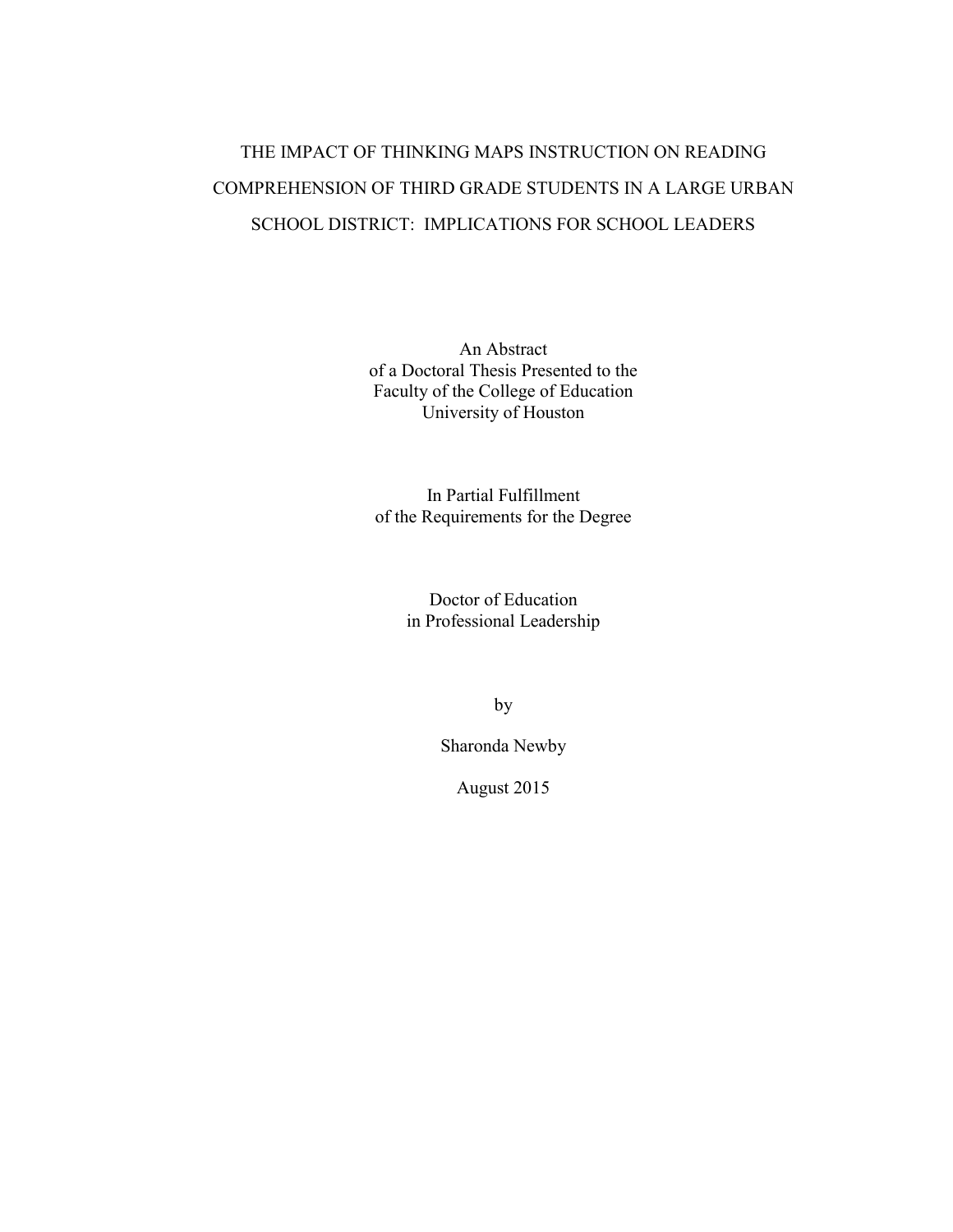Newby, Sharonda "THE IMPACT OF THINKING MAPS INSTRUCTION ON READING COMPREHENSION OF THIRD GRADE STUDENTS IN A LARGE URBAN SCHOOL DISTRICT: IMPLICATIONS FOR SCHOOL LEADERS" Unpublished, Doctoral Thesis, University of Houston, August 2015

## Abstract

With the stakes of the Texas accountability system increasing, schools are searching for resources to help improve thinking and learning. The No Child Left Behind Act emphasizes the federal government's pledge to improve proficiency of readers by the third grade through the use of research-based reading practices in the early grade levels (Nelson, Benner, & Gonzalez, 2003). Thinking maps is an instructional strategy, which is intended to serve as a common visual language for students to foster specific cognitive thinking across all academic content areas. This program evaluation examined if there was a significant difference in the mean gains in reading comprehension scores as measured by the Diagnostic Reading Assessment between students who receive Thinking Maps as a strategy and those who do not. This study also examined students', teachers', instructional specialists' and campus administrators' perceptions of the impact of Thinking Maps on reading comprehension.

Mixed methods were employed. For the quantitative portion of this study, archived DRA data were collected from eight campuses for the 2011-2012 and 2012- 2013 school years. Two years of archived DRA data from 456 third grade students who received Thinking Maps instruction and 400 third grade students who did not receive Thinking Maps instruction were included. An independent two tailed t-test was conducted. Four focus groups with 32 students, one focus group with eight teachers, four semi-structured interviews with four campus instructional specialists and four campus administrators were conducted. Transcriptions were analyzed for emerging themes using